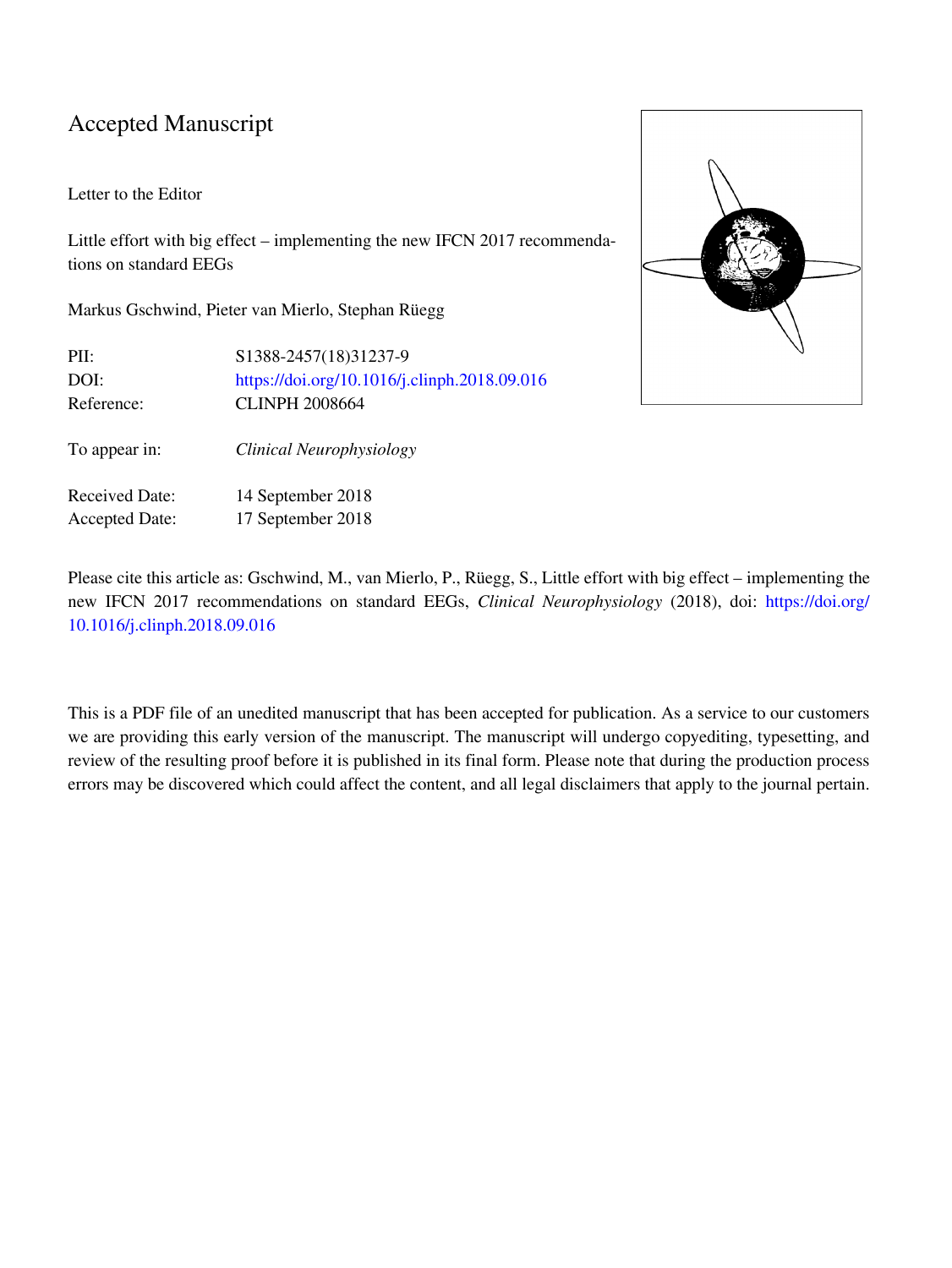# **ACCEPTED MANUSCRIPT**

## **Little effort with big effect – implementing the new IFCN 2017 recommendations on standard EEGs**

Markus Gschwind <sup>1</sup>, Pieter van Mierlo <sup>2</sup>, Stephan Rüegg <sup>1,3</sup>

1 Department of Neurology, Cantonal Hospital Aarau, Aarau, Switzerland

2 Department of Electronics and Information Systems, Ghent University, Ghent, Belgium

3 Department of Neurology, University Hospital Basel, Basel Switzerland

### **Corresponding author**

COLLEGE

Dr. Markus Gschwind Neurologische Klinik, Neurozentrum, Kantonsspital Aarau, Tellstrasse 25, 5001 Aarau, Switzerland Phone: +41 62 838 9361 Fax: +41 62 838 6674 E-mail: [markus.gschwind@gmail.com](mailto:markus.gschwind@gmail.com)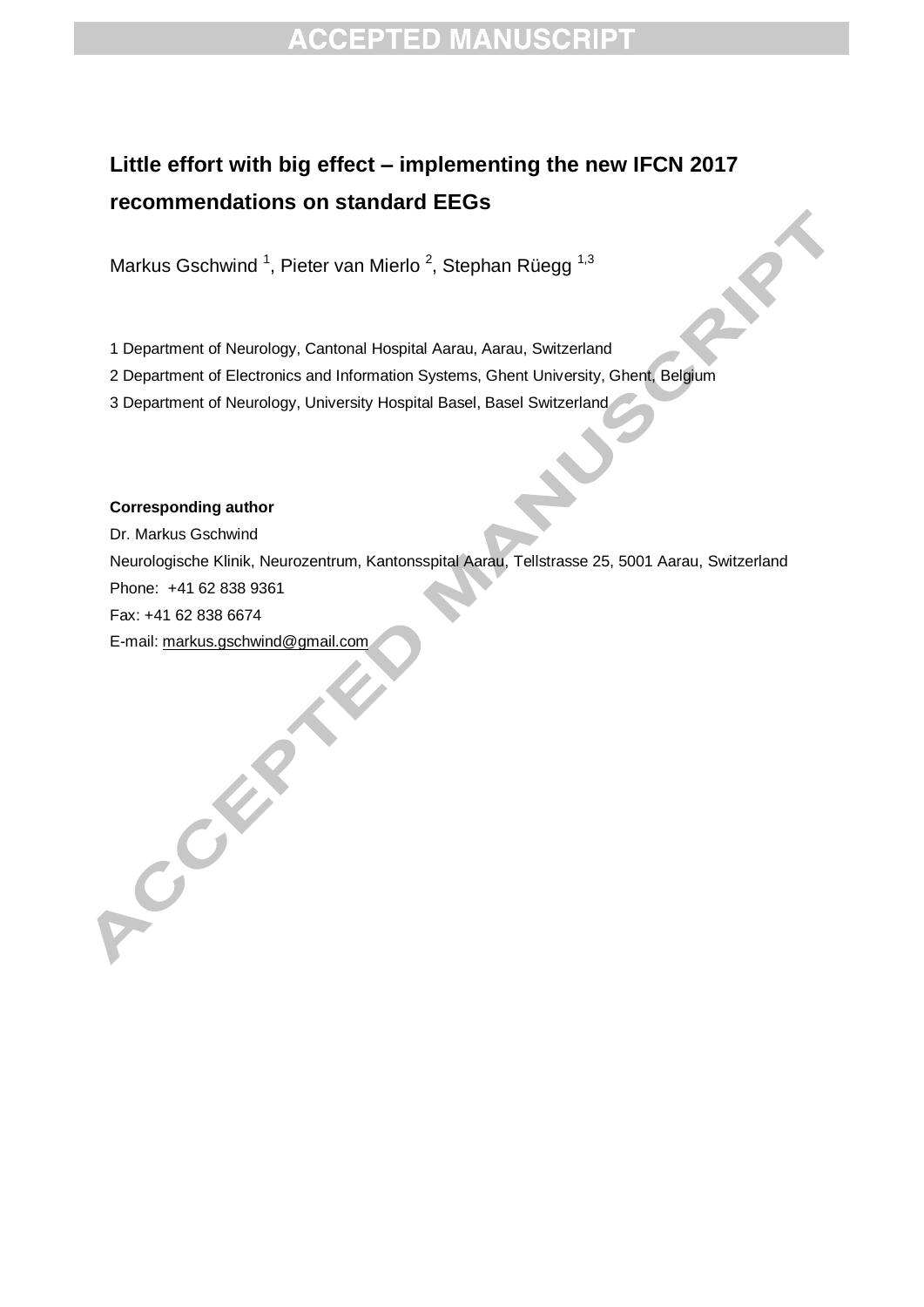### **CCEPTED MANUSCRIPT**

One year ago, the International Federation of Clinical Neurophysiology (IFCN) recommended the 25 channel montage for the standard use in clinical EEG recording (Seeck et al. , 2017), augmenting the world-widely used 60-year old 10/20-System by 6 additional inferotemporal electrodes to a "triple banana" configuration. Still many EEG centers have not yet implemented this simple but very effective measure. Here we demonstrate the big effect of this simple measure in a demonstrative case.

This 58-year-old patient was admitted to our long-term video EEG monitoring unit for a re-diagnostic workup after decades in an unsatisfactory situation with epileptic seizures. The short-lasting focal sensory seizures with impaired consciousness occurred 2-6 times per month, were never controlled completely, and since 2010 she was forbidden to drive the car.

Her first two generalized seizures occurred at the age of 20 (in 1980) and at that moment treatment with carbamazepine was started. At the age of 36, vigabatrin was introduced due to increased seizure frequency, but without improvement. Although bilaterally spreading seizures had disappeared after carbamazepine was increased to 600 mg bid, focal-sensory seizures with impaired consciousness persisted, which (until the use of lamotrigine in 2010) began by a several-seconds lasting characteristic aura with piloerection on the right buttocks.

The seizures were reported to display altered breathing, staring, and dystonia of the right hand (sometimes both hands) for 10-60 s followed by amnesia and sometimes difficulty finding her words. Under lamotrigine, however, the seizure situation worsened and lamotrigine was finally discontinued also. Likewise, attempts with levetiracetam as an add-on and later also perampanel were unsuccessful, and both drugs were discontinued. The last attempt with brivaracetam also led to no improvement.

The patient was right-handed. Clinical examination revealed pallhypesthesia of the lower extremities but was otherwise normal. The lab showed mild hyponatremia and vitamin D deficiency. A cranial MRI in 2003 showed absent frontal sections of the septum pellucidum with consecutively atypical presentation of the lateral ventricles frontally, but otherwise no other pathological alterations. Multiple EEG recordings were always normal until 2010. Thereafter, non-specific left fronto-temporal slowing was described repeatedly with standard EEG (Figure 1A).

We then performed a long-term video-EEG monitoring, after having stopped brivaracetam under maintenance of carbamazepine. The 25-channel-montage with the additional inferior temporal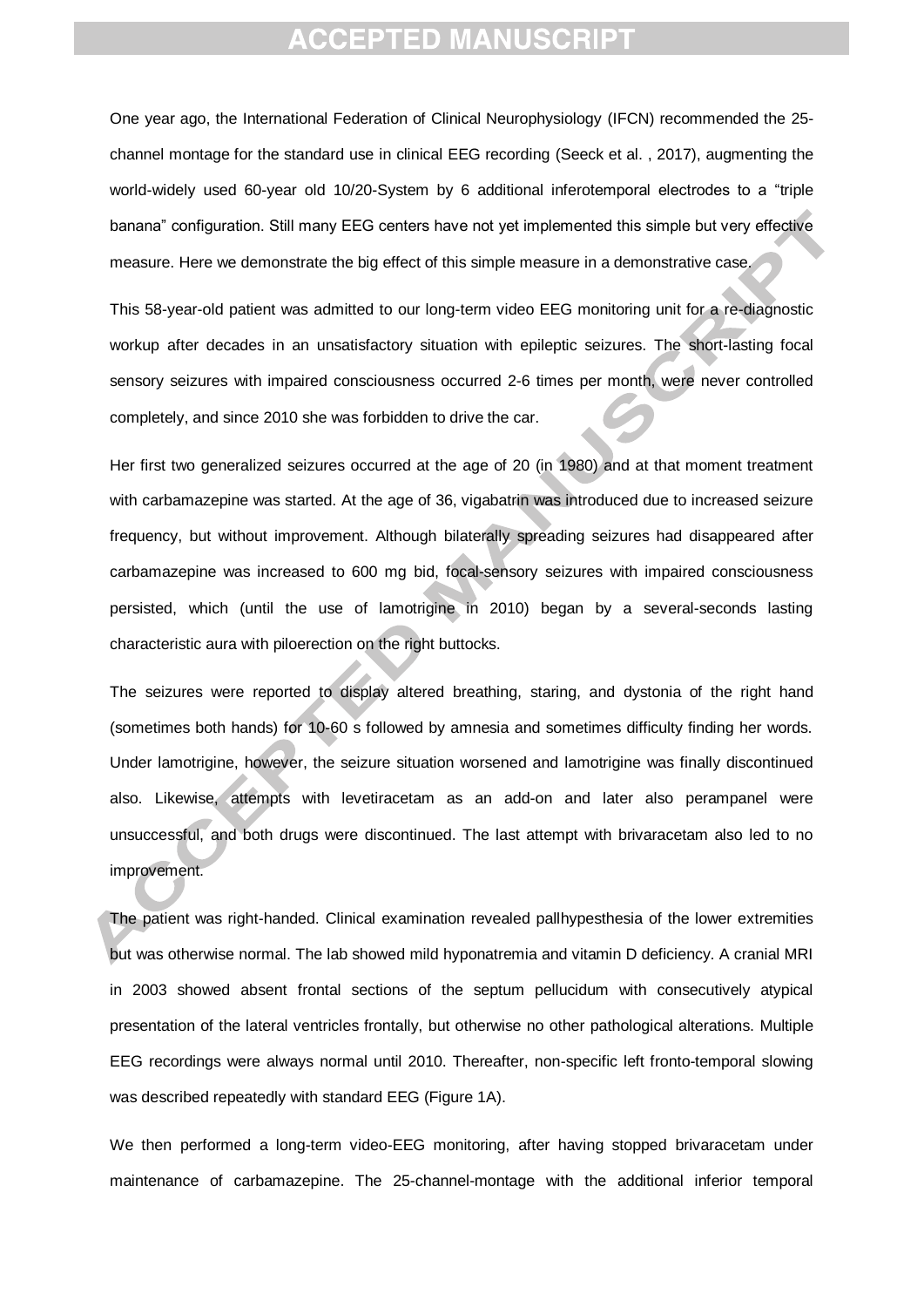## **CCEPTED MANUSCRIPT**

electrodes revealed an intermittent epileptogenic focus with sharp waves and phase reversal in the left inferotemporal leads T9-F9 (Figure 1B).

#### $==$  Figure 1 about here  $==$

We recorded one electric seizure during sleep, which started from left inferotemporal regions, and which was not reported by the patient. Consequently, a 3-Tesla cerebral MRI was performed. It showed a left-sided volume reduction and hyperdense signal in the FLAIR sequence, concordant with a left hippocampal sclerosis.

We then run the fully automatic EPILOG ProOp algorithm on this patient's whole EEG track, to automatically detect the spikes and use them for an EEG source localization (van Mierlo et al. , 2017). It localized the source of the spikes into the medial part of left hippocampus, consistent with seizure semiology and the new MRI findings (Figure 1C).

This basic work-up eventually yielded a classic mesiotemporal epilepsy, which, however, could not be diagnosed with certainty since 1980 for lack of a specific pathological EEG and MRI. The patient's seizure semiology with automatism and amnesia pointed towards the mesiotemporal region, the dystonic right arm and the postictal speech disturbances suggested lateralization into the left hemisphere. The characteristic auras with piloerection of the right buttock suggested an involvement of the insula. Concurrent with these semiological considerations, an intermittent left inferotemporal epileptogenic focus was seen in the sleep EEG, and after additional reduction of the medication, even an electroencephalographic seizure was seen, concordant to the hippocampal sclerosis in the new MRI.

This case illustrates the limitation of repeated outpatient standard EEGs with 19 electrodes of the 10/20 system and highlights the usefulness of performing long-term and sleep EEGs to unveil potential epileptic discharges. Additionally, it clearly demonstrates that inferotemporal spikes are hardly visible in the middle temporal electrodes and can easily be overlooked, whereas the 2x3 additional inferotemporal electrodes of the 25-channel montage according to the 2017 IFCN guidelines (Seeck et al. , 2017) clearly demonstrate epileptic activity in the inferotemporal regions. With this little effort it was possible to give an exact diagnosis to the patient's epileptic condition, after 38 years.

3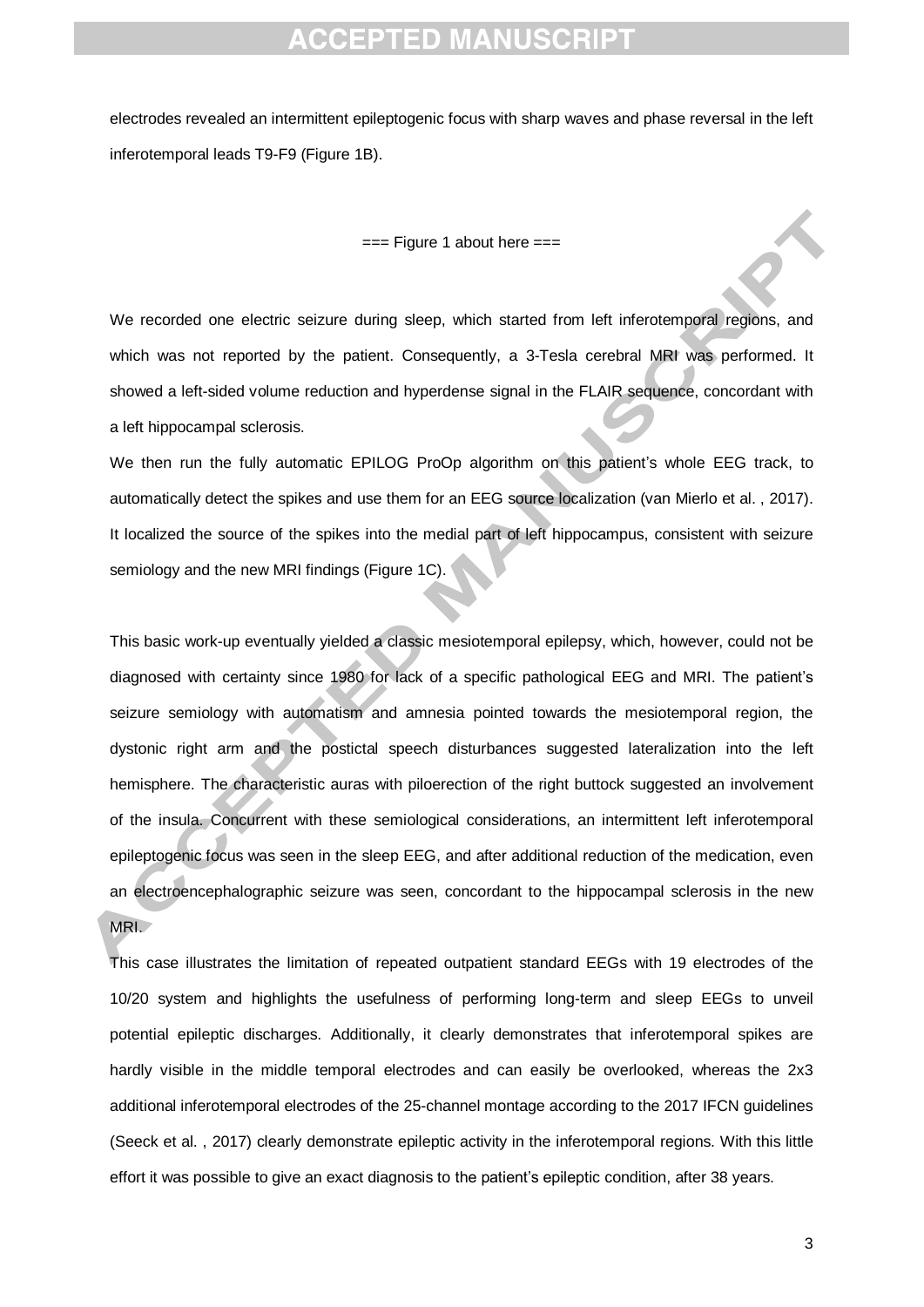## **CCEPTED MANUSCRIPT**

While the impressive technological development of digital cameras is recognized by everyone, the same progress applies to MRI scanners: a 0.2-Tesla MRI of 15 years ago is not comparable with a modern 3-Tesla machine with specific epilepsy protocols (Wellmer et al. , 2013), and in our patient hippocampal sclerosis could be visualized without any doubt.

In the case of our patient, we should not forget that many patients significantly underrate their seizure count because the patients' awareness of especially left-sided temporal lobe seizures is often low, if not absent (Cook et al. , 2013).

A presurgical evaluation in this patient is indicated, as the chance of seizure freedom without medication after epilepsy surgery of mesiotemporal sclerosis is about 70%, which is significantly higher than with medication alone (Tellez-Zenteno et al., 2010). The chance of successful epilepsy surgery in this patient, however, is somewhat compromised because the shorter the duration of epilepsy, the better the surgical outcome (Simasathien et al. , 2013). Unsatisfactorily, in most countries, the average duration of epilepsy until admission to a pre-surgical evaluation is still around 20 years, and sometimes much more, as in our patient. The new 25-channel EEG montage may be a helpful tool to overcome this disastrous situation.

### **Disclosures**

 $c^{C}$ 

MG has no disclosures related to this project. PvM is shareholder of EPILOG. SR is a registered customer of EPILOG.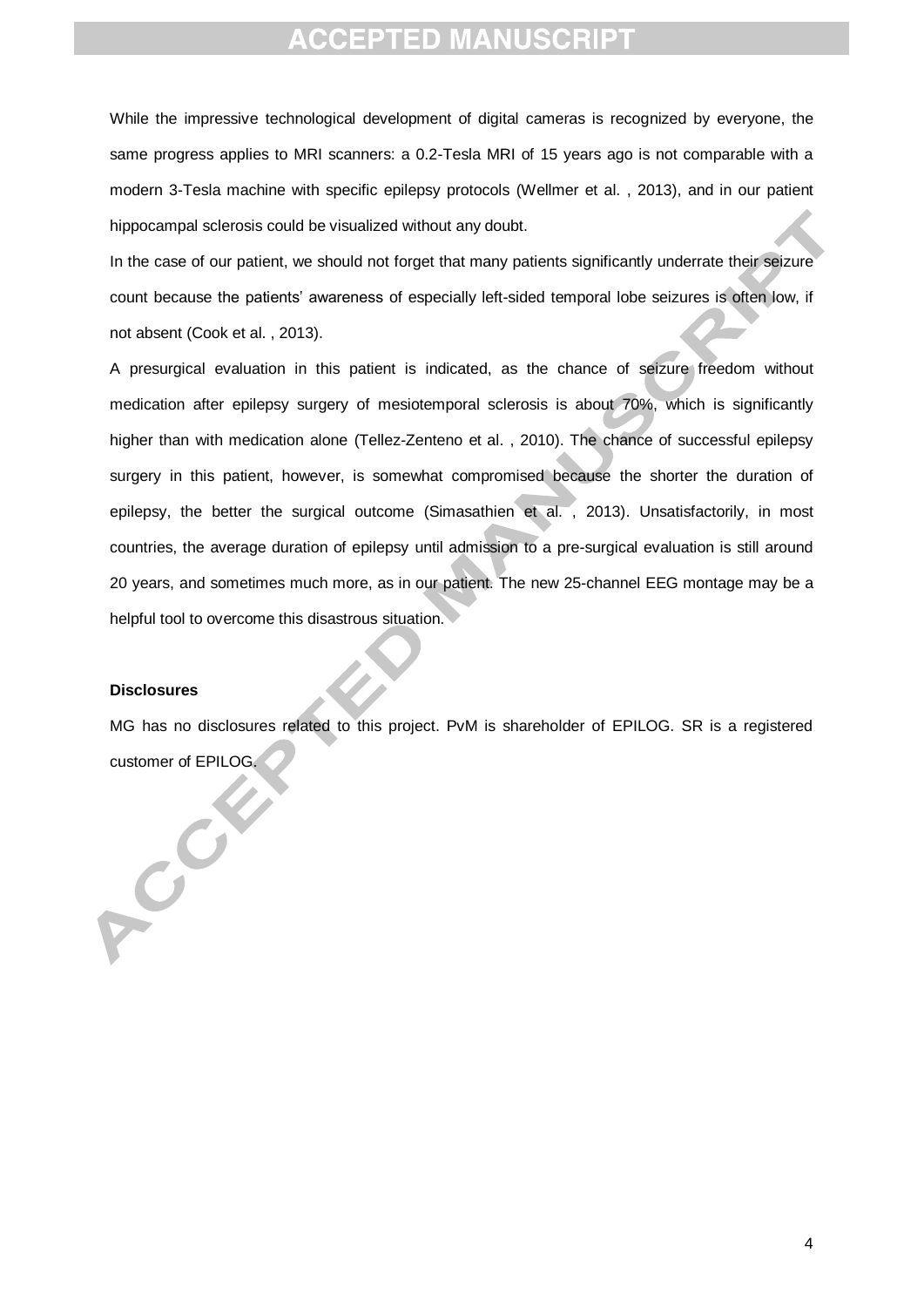## **ACCEPTED MANUSCRIPT**

### **References**

- Cook MJ, O'Brien TJ, Berkovic SF, Murphy M, Morokoff A, Fabinyi G, et al. Prediction of seizure likelihood with a long-term, implanted seizure advisory system in patients with drug-resistant epilepsy: a first-in-man study. Lancet Neurol. 2013;12:563-71.
- Seeck M, Koessler L, Bast T, Leijten F, Michel C, Baumgartner C, et al. The standardized EEG electrode array of the IFCN. Clin Neurophysiol. 2017;128:2070-7.
- Simasathien T, Vadera S, Najm I, Gupta A, Bingaman W, Jehi L. Improved outcomes with earlier surgery for intractable frontal lobe epilepsy. Ann Neurol. 2013;73:646-54.
- Tellez-Zenteno JF, Hernandez Ronquillo L, Moien-Afshari F, Wiebe S. Surgical outcomes in lesional and non-lesional epilepsy: a systematic review and meta-analysis. Epilepsy Res. 2010;89:310-8.
- van Mierlo P, Strobbe G, Keereman V, Birot G, Gadeyne S, Gschwind M, et al. Automated long-term EEG analysis to localize the epileptogenic zone. Epilepsia Open. 2017;2:322-33.
- Wellmer J, Quesada CM, Rothe L, Elger CE, Bien CG, Urbach H. Proposal for a magnetic resonance imaging protocol for the detection of epileptogenic lesions at early outpatient stages. Epilepsia. 2013;54:1977-87.

ACCEPTED